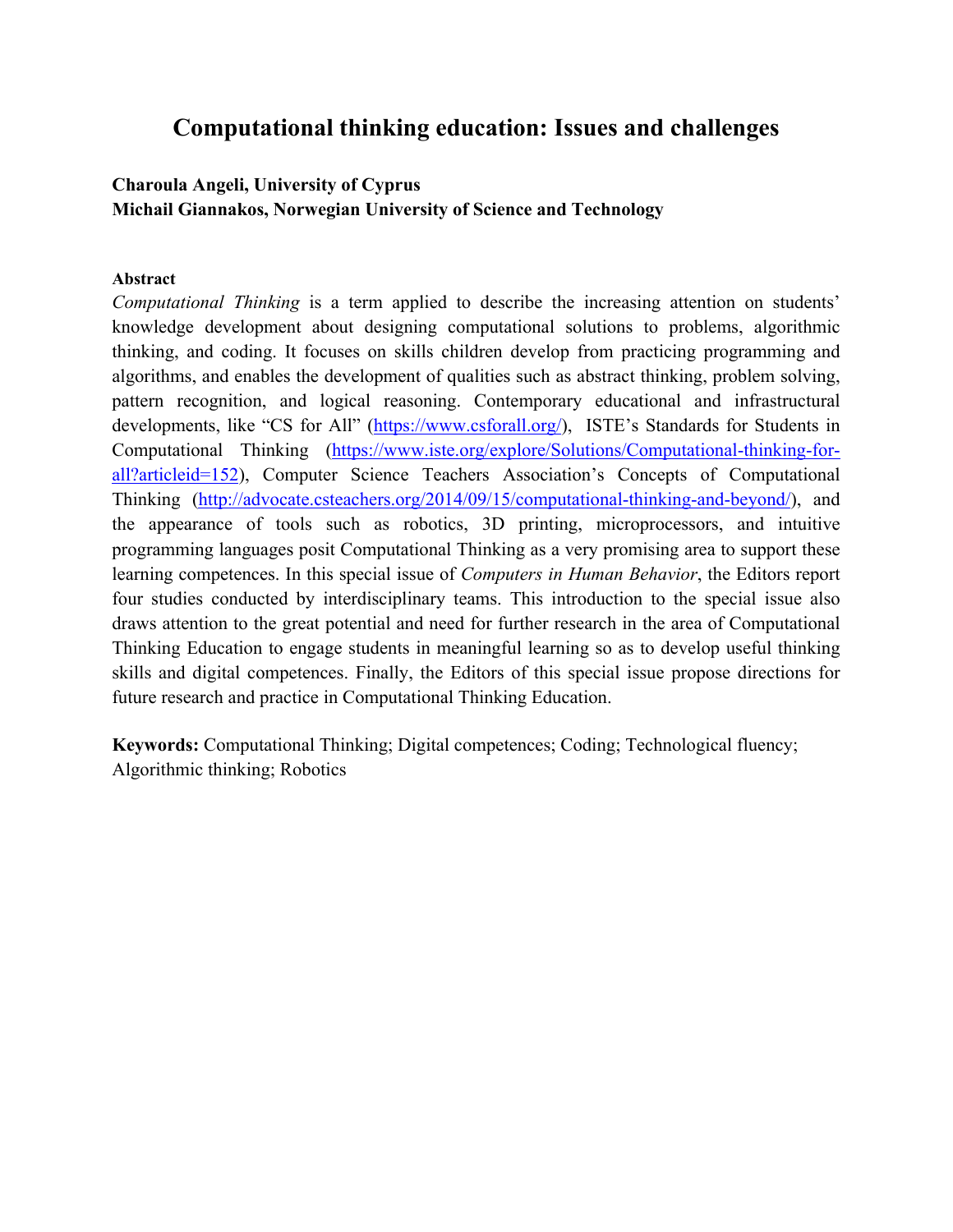### **1. Introduction**

Computational Thinking (CT), a term used since the 1950s, describes the notion of using structured thinking or algorithmic thinking to produce appropriate output to a given input (Denning, 2009). Recent efforts to revitalize the importance of CT aim at democratizing computing knowledge as an important body of knowledge that learners need to have in order to cope well with the challenges of the 21st century. In 2006, Wing relaunched the term and interest in the area by defining CT as a process that involves solving problems, designing systems, and understanding human behavior, by drawing on the concepts fundamental to computer science (Wing, 2006). This definition has been adopted widely due to its generic nature, but also created a need for a more specific definition that can be used in CT Education (CSTA & ISTE, 2011, Selby & Woollard, 2014).

During the last years, there has been an increasing interest about CT Education in K-12 schools, and its role in children's acquisition of thinking skills and digital competences. In accordance with this need, computational thinking and coding have, in recent years, become an integral part of school curricula in many countries. Estonia, Israel, Finland, and the United Kingdom are only a few examples of the growing efforts of governments to integrate coding as a new literacy and to support students in creative problem-solving tasks (Hubwieser, Giannakos, Berges, Brinda et al., 2015). In addition, Computer Science Teachers Association (CSTA, 2011), International Society for Technology in Education (CSTA & ISTE, 2011), Cyber Innovation Center (https://cyberinnovationcenter.org/), and National Math and Science Initiative (https://www.nms.org/) have developed conceptual guidelines for CT Education. Similarly, organizations such as "code.org," and "codeacademy.com" offer learning environments to promote coding activities and CT Education.

While it is well accepted in the literature that CT involves a number of skills, like problem decomposition (breaking down complex problems to simpler ones), developing algorithms (step-by-step solutions to problems), and abstraction, there is still limited evidence around the several issues and challenges someone needs to be aware of in order to design appropriate learning experiences for CT competences. In this contribution, the editors present four research studies covering different aspects of CT research, and, discuss challenges for both research and practice in CT Education as well as raising important new research questions for the researchers in the field.

### **2. The contributions in this special issue**

While CT is an area of growing significance, scholarly work on CT is emerging, both conceptually and empirically. In response to the need for accelerating research foundations and developments in CT Education, *Computers in Human Behavior* presents a special issue that disseminates the latest research findings. The special issue consists of four contributions addressing the topic of CT from different perspectives and disciplinary backgrounds as well as covering different research areas and needs. The articles provide insights about: a) the importance of metaphors in CT education, b) putting into practice CT activities to empower both girls and boys, c) the importance of employing empirical experimentation in furthering CT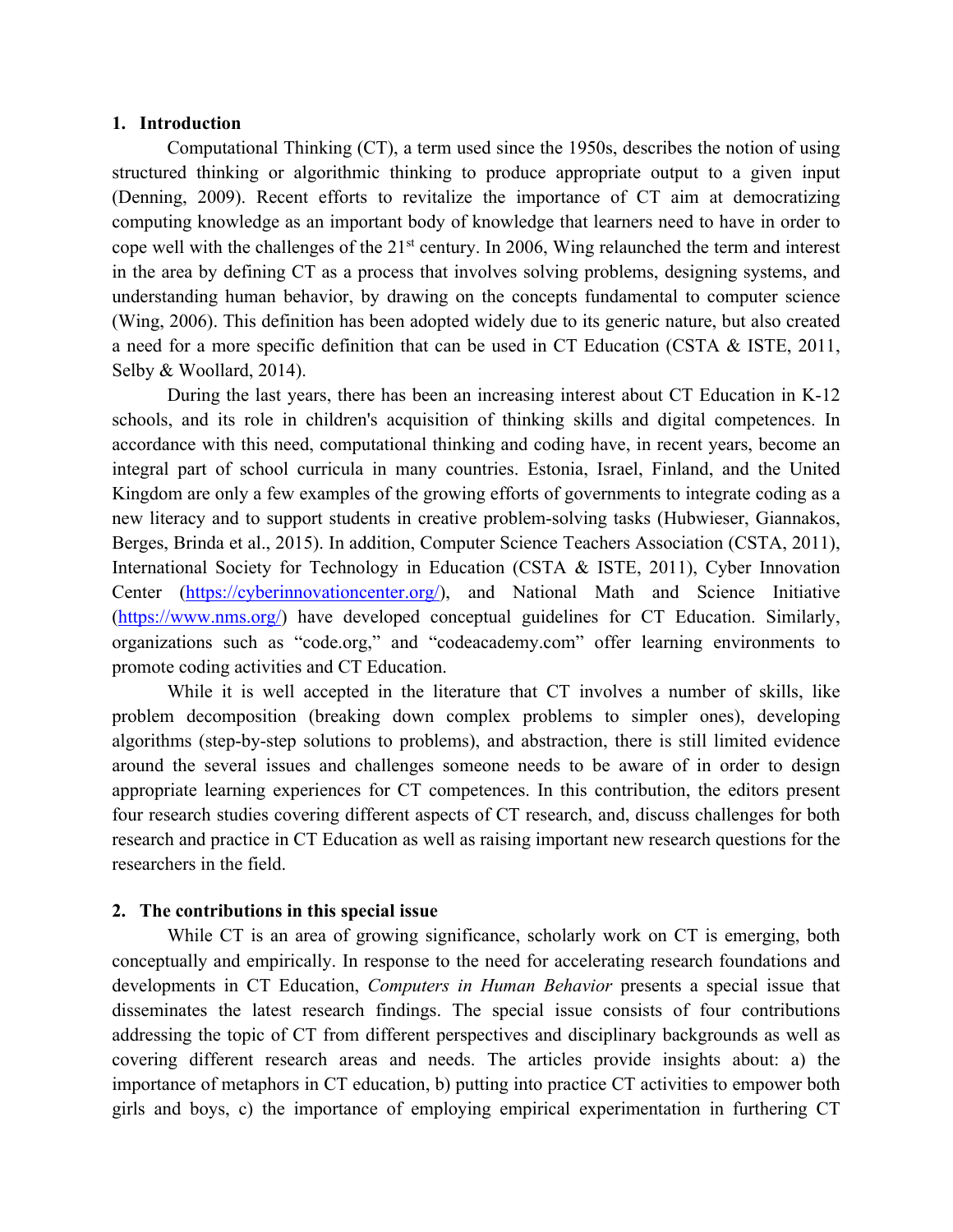Education research and d) the development of young children's CT skills using scaffolds and educational robotics.

### *2.1. Embodied Metaphors for Computing Education*

In the first article, Manches, McKenna, Rajendran, and Robertson (2019, this issue) investigated elementary computing concepts using metaphors through the lens of Embodied Cognition. A metaphor is a figure of speech that describes an object or action that is not literally true, but helps to explain an idea or make a comparison. Conceptual metaphors are extremely important in learning sciences (e.g., energy transfer, thermodynamics, and mathematics), as they offer an explanation of our ability to think and reason about abstract concepts. Manches et al.'s analysis showed that participants drew upon two overarching embodied metaphors in their explanations, namely: a) computing constructs as physical objects, in which participants simulated manipulating physical objects (e.g., pinching) when referring to a range of computing concepts, and b) computing processes as motions along a path, whereby participants moved their hands along one of three body-based axes when referring to temporal sequences. The authors concluded that embodiment might shape students and teachers' CT understanding and learning. In addition, there may well be other examples of integrated metaphors that can be used to communicate the meaning of the construct of CT, and such representations will allow us to better support CT teaching and learning techniques as well as the development of technologies and interfaces (e.g., embodied interfaces and interactions) for the teaching of CT.

### *2.2. The Use of Metaphors to Introduce Children to Programming*

The second article by Pérez-Marín, Hijón-Neira, Bacelo, and Pizarro (2019, this issue) further expanded on this notion of using metaphors to teach CT, within the context of computer programming. The authors put into practice a methodology called MECOPROG using metaphors, such as, recipe/program, pantry/memory, and boxes/variables, to teach programming following an empirical experiment with 132 primary education students between 9 and 12 years of age. Their findings validated that coupling the use of metaphors with a block-based programming environment (e.g., Scratch) has the potential to improve CT knowledge acquisition in primary education.

#### *2.3. Learning Strategies as a Pathway for Fostering CT*

In the third study, Papavlasopoulou, Sharma, and Giannakos (2019, this issue) designed and evaluated a workshop for K-12 students to learn how to code. The design and development of activities that successfully scaffolded CT concepts and motivated both boys and girls proved to be critical for the teaching and learning of CT skills. In this study, the goal was to examine differences between boys and girls (if any) using eye-tracking as an objective measure and triangulating the findings with qualitative data coming from children's interviews. The results of their study showed no statistically significant difference between girls' and boys' gaze and learning gain during the CT activity. Interestingly, the qualitative data showed differences in the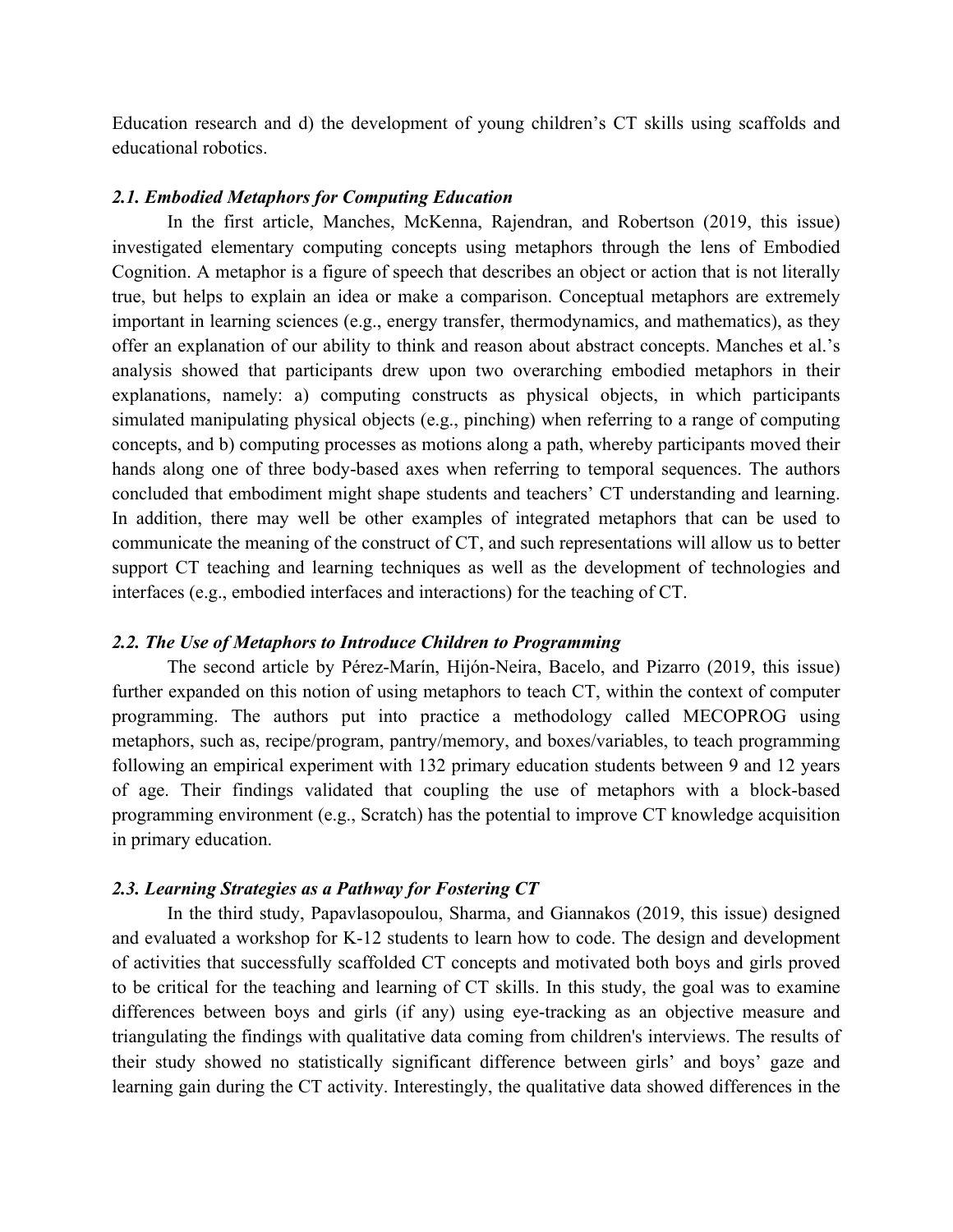strategies and implemented practices during coding, and in perceptions about those CT activities. The results provided objective evidence that female students did not lack in competences or behavior (based on their gaze data) compared to boys, but simply that they had a different approach/strategy during CT activities and different perspectives about coding. Thus, it's important if this approach is taken into consideration during the design of CT activities and assist girls in mastering CT concepts.

### *2.4. Children's Computational Thinking with Educational Robotics: An Interaction Effect between Gender and Scaffolding Strategy*

The fourth study by Angeli and Valanides (2019, this issue) examined the effects of learning with Bee-Bot, a floor programmable robot, on young boys' and girls' computational thinking. It was hypothesized that scaffolding would play a significant role in the development of children's computational thinking skills during learning with Bee-Bot, because Bee-Bot does not provide a visual representation of the commands children use to program it. The two scaffolding techniques were designed taking into consideration gender differences, anticipating that both genders would benefit from at least one of the two techniques. The results showed statistically significant learning gains between the initial and final assessment of children's computational thinking skills. Also, according to the findings, while both boys and girls benefited from the scaffolding techniques, a statistically significant interaction effect was detected between gender and scaffolding strategy showing that boys benefited more from the individualistic, kinesthetic, spatially-oriented, and manipulative-based activity with the cards, while girls benefited more from the collaborative writing activity. The research contributes to the body of knowledge that can be used to inform the teaching of computational thinking skills. In addition, the study has practical significance for curriculum developers, instructional leaders, and classroom teachers, as they can use the results of this study to design curricula and classroom activities with a focus on the broader set of computational thinking skills, and not only coding.

### **3. Challenges in Computational Thinking Education: Future Research Directions**

The findings from the studies suggest that in order to adopt CT as a powerful educational concept, researchers need to invest further systematic research efforts in addressing several issues related to:

### *1. Defining CT competencies for each school grade level or students' developmental level*

As the contributors in this special issue discussed, efforts have been made to define competencies, guidelines, and curricula for CT (e.g., CSTA, ISTE). What is currently missing from the literature is how CT skills, such as abstraction, problem decomposition, and data structures, might map to different abilities, grade level, disciplines, gender, and educational level. Thus, further work is needed in order to solve inconsistencies (Denning, 2017) and to develop and validate a robust theoretical conceptualization about the construct of CT.

### *2. The use of metaphors in teaching CT concepts efficiently and effectively*

According to Manches et al. (2019, this issue) and Pérez-Marín et al. (2019, this issue) the use of learner-centered metaphors enhance students' understanding and learning of CT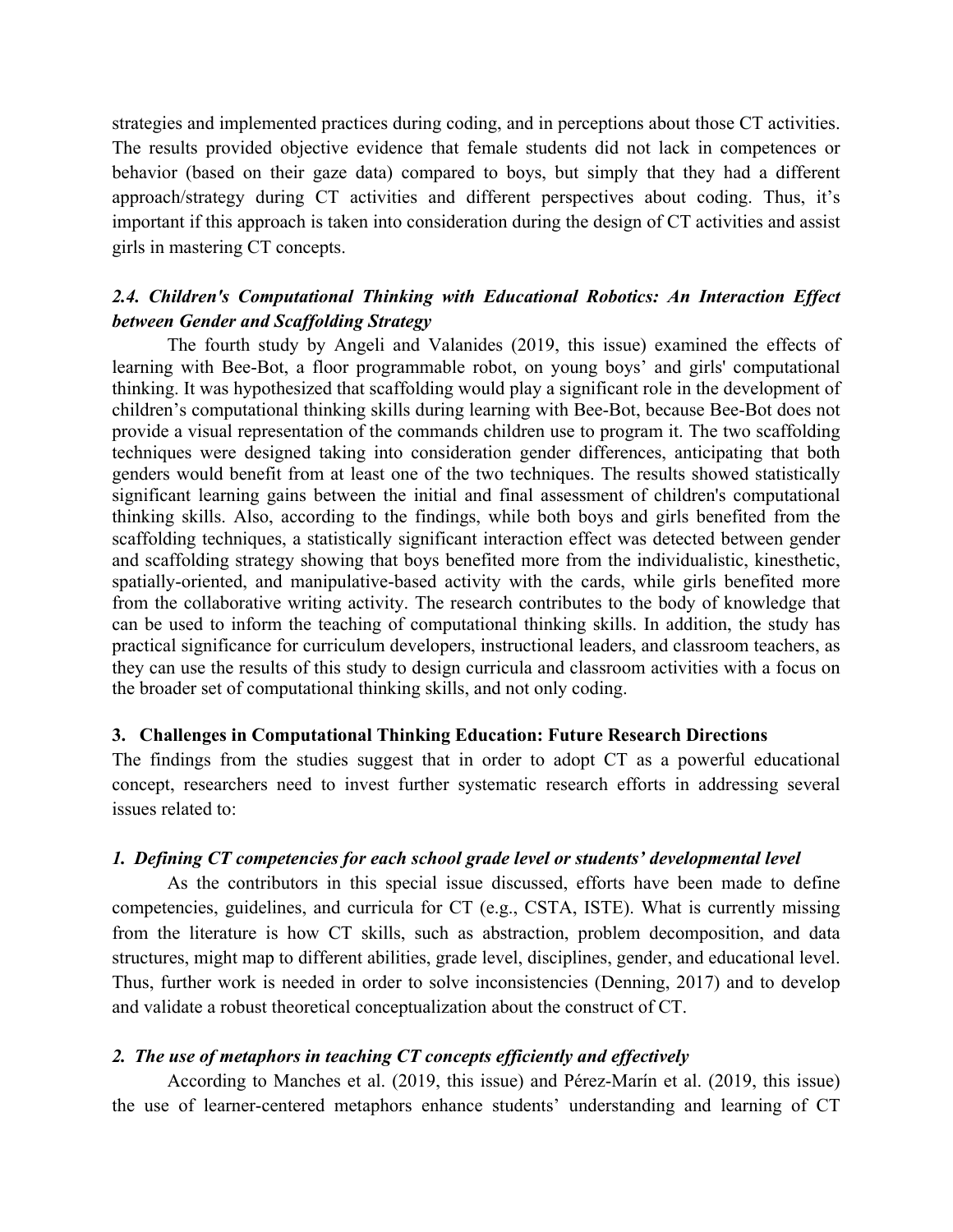concepts. While this special issue provides preliminary evidence about the importance of metaphors in teaching and understanding CT, more research is needed in order to create more metaphors that can be used effectively in teaching students and teachers about CT concepts.

### *3. The use of pedagogical strategies and technologies in teaching CT*

The articles by Papavlasopoulou et al. (2019, this issue) and Angeli and Valanides (2019, this isse) point to the need to scaffold students' learning during their engagement with CT activities, and, the importance of alignment between teaching activity and gender. Considering the fact that more and more student-friendly programming environments (e.g., Alice, Scratch, BlueJay, Greenfoot, Kodu), hardware materials (3D printers, educational robotics) and other initiatives (e.g., code.org, codeacademy.com) appear as means to promote CT Education, future research needs to be undertaken to investigate the interrelationship between CT skills and competencies, CT representations, CT activities, CT tools, and CT teaching practices.

#### *4. Teacher CT professional development*

For CT education to further develop, teachers need to be systematically prepared in terms of how to design CT learning activities, how to teach CT, how to assess CT, and how to use technologies to teach CT concepts. Thus, teacher professional development programs need to be implemented for in-service teachers, while at the same time teacher educators need to find ways to integrate the teaching of CT in their pre-service courses for the better preparation of preservice teachers.

### *5. Assessment of CT competencies and skills*

Lastly, as the articles in this special issue mentioned, the assessment of CT skills and competencies is well under-developed. Thus, there is a need for future research to identify ways about how CT can be assessed either as a holistic measure or as an array of sub-skills within the context of authentic problem-solving across all subjects and disciplines.

Accordingly, Figure 1 presents a five-step plan about how these five research areas can be addressed in future research studies. The five-step plan is presented as a cycle, because it is expected that through intense research and practice progress in each area will inform one another and evolve over time. The first step tackles the definition of CT competencies in order to provide a baseline and common language across different contexts (e.g., different countries, educational levels, school subjects, disciplines, etc.) about the concept of CT. The next step is that of creating powerful metaphors as a mechanism for transforming abstract CT concepts to more concrete and easier notions to understand. The third step is to research the effectiveness of pedagogies and technologies in enhancing and enabling the development of CT competencies. The fourth step focuses on the crucial issue of preparing teachers and instructors to teach CT as well as integrate appropriate technological tools to enable the teaching of CT in their respective teaching contexts.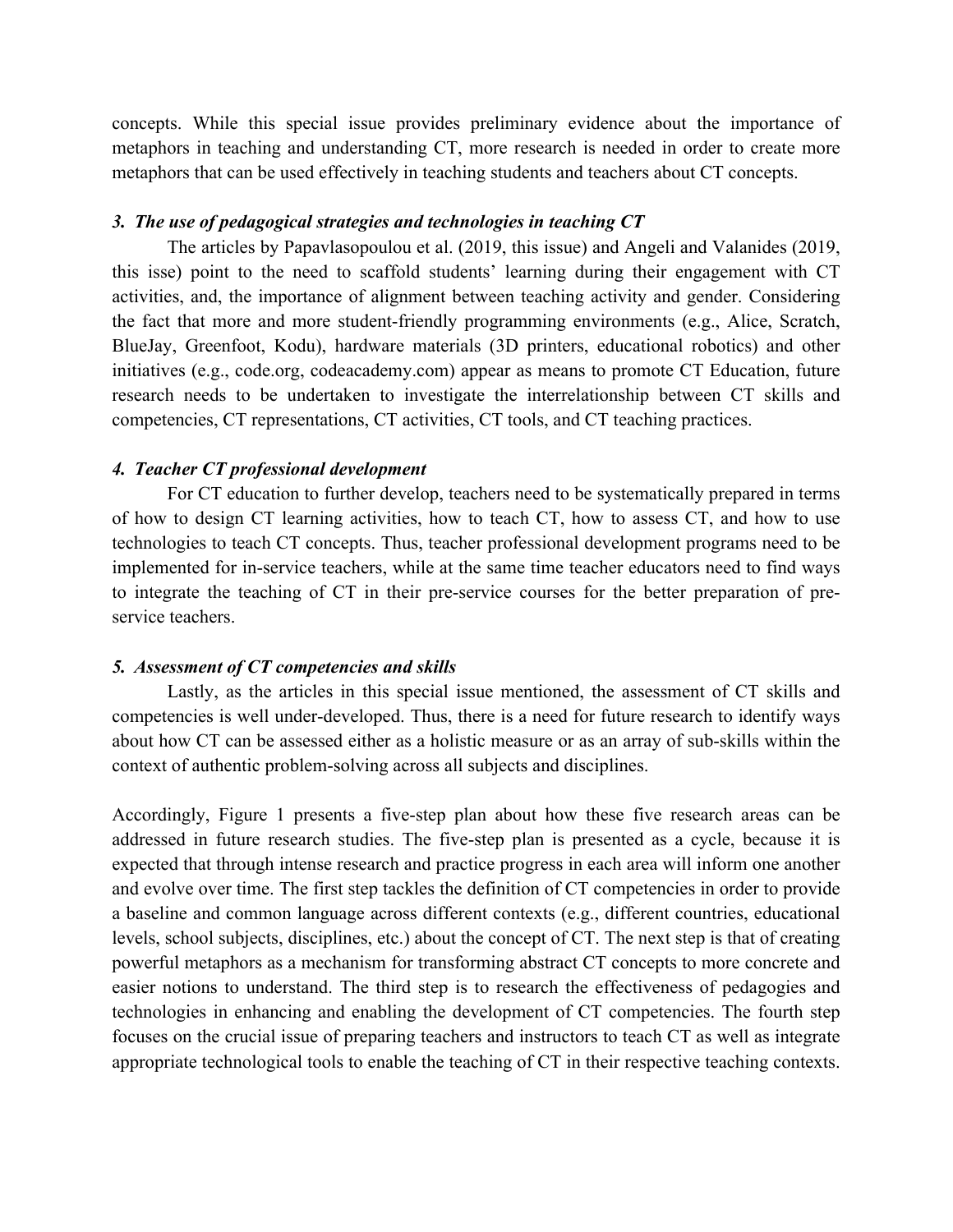Lastly, the fifth step deals with the measurement and assessment of CT competencies, an area of research that is currently in its infancy.



**Figure 1.** A five-step research plan for CT Education

**Acknowledgements**. We would like to thank the reviewers of this special issue for their timely reviews, and the Commissioning Editor of *Computers in Human Behavior* Paul A. Kirschner for his ongoing support and guidance during the preparation of the special issue. This work was partly supported by the COMnPLAY-Science project, under the European Commission's Horizon 2020 SwafS-11-2017 Program (Project Number: 787476).

## **References**

- Angeli, C., & Valanides, N. (2019, this issue). Developing young children's computational thinking with educational robotics: An interaction effect between gender and scaffolding strategy. *Computers in Human Behavior*.
- CSTA & ISTE. (2011).*Operational definition of computational thinking for K-12 education*. Available at: https://id.iste.org/docs/ct-documents/computational-thinking-operationaldefinition-flyer.pdf
- CSTA. (2011). *Operational definition of computational thinking*. Available at: http://www.csta.acm.org/Curriculum/ sub/CurrFiles/CompThinkingFlyer.pdf
- Denning, P. J. (2017). Remaining trouble spots with computational thinking. *Communications of the ACM*, *60*(6), 33-39.